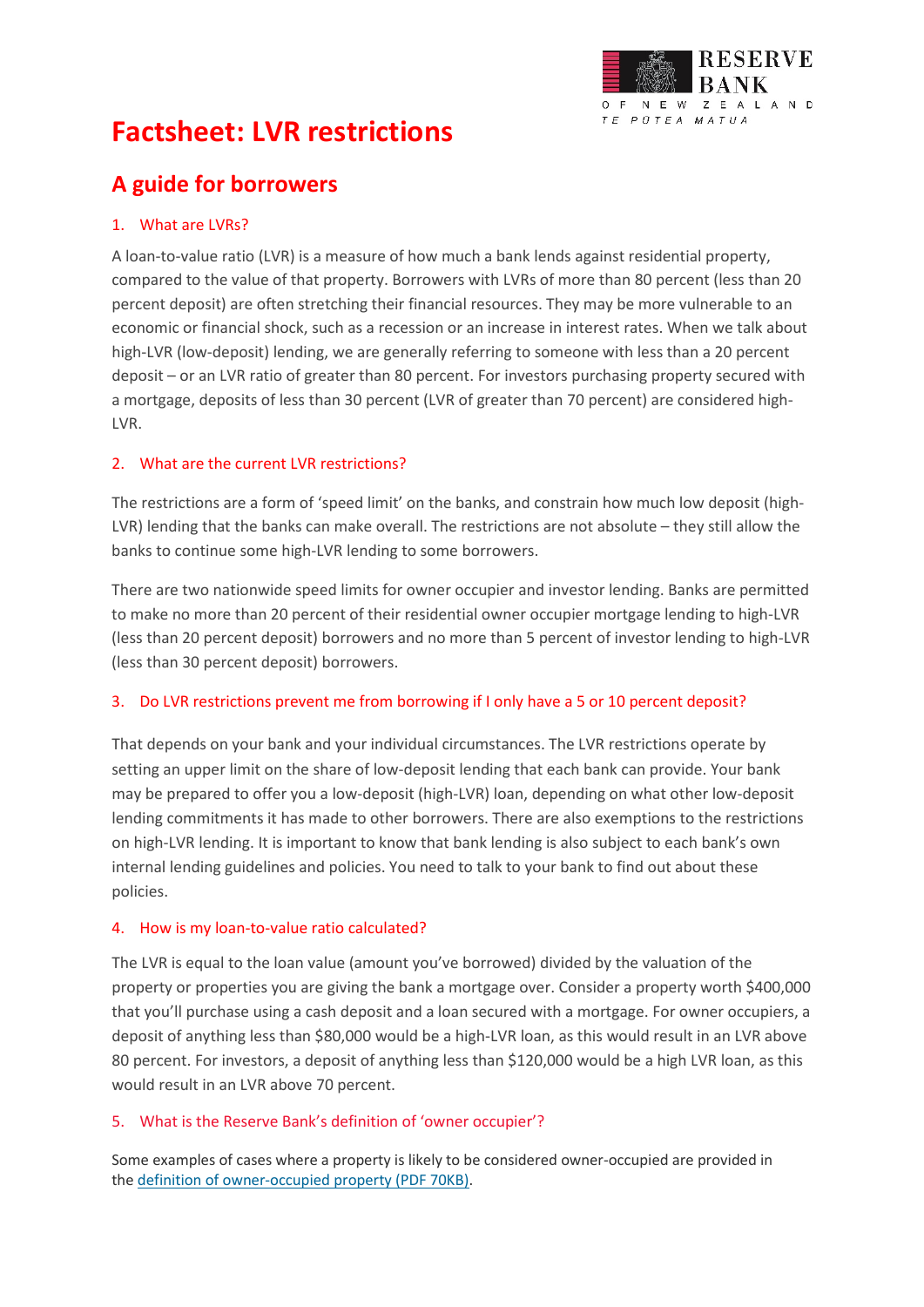A property will be an owner-occupied property if the person who owns the property, or their spouse, occupies the property as either their principal or secondary residence. The definition also covers common ownership structures, such as company and trust structures. For a secondary residence, any rental income earned from the property must be minimal (e.g. a holiday house rented out for six weeks a year) for the property to retain its owner-occupied status. No rental income test applies to a principal residence; so a property will continue to be considered owner-occupied if the owner who lives in the property, for example, takes in a boarder or flatmate.

Banks are expected to interpret aspects of this definition, including if rental income on a secondary residence is 'minimal'. Refer to your bank for their internal policies regarding a dwelling's occupancy status.

# 6. I own and occupy my home, and intend to build a 'granny flat' or studio at the rear of my section for extra income. Is this construction loan exempt from the LVR restrictions?

This type of construction is potentially exempt from LVR restrictions. However, the exemption can depend on a number of factors specific to each individual situation. In order to qualify for the construction loan exemption, the new building must be considered a new residential dwelling.

Note that construction loans continue to be subject to each bank's internal lending guidelines. Each bank will have its own practices and policies relating to construction lending, within the minimum requirements set out by the Reserve Bank.

#### 7. Do LVR restrictions apply to first-home buyers?

There is some special treatment for low-deposit first-home buyers under Housing New Zealand's Welcome Home Loan scheme, as these mortgages are exempt from the Reserve Bank's LVR restrictions (although borrowers will be subject to any conditions applying under the Welcome Home Loan scheme, and individual bank lending guidelines).

All other low-deposit, first-home buyers may be affected by LVR restrictions. If your deposit is less than 20 percent (as an owner occupier) or 30 percent (as an investor), it will be up to your bank to decide whether it is prepared to lend to you using the capacity provided to it under their respective owner occupier and investor lending high-LVR 'speed limits', or whether your circumstances fit within one of the special high-LVR exemption categories (see "Are there any exemptions or special cases to the LVR restrictions?" below). You will need to check your situation with your bank.

#### 8. I already have a mortgage – how does this affect me?

LVR restrictions apply to new low-deposit (high-LVR) loans, and not retrospectively to existing loans.

The new restrictions will only affect you if you want to take out a 'top-up' loan that takes your total LVR above the required threshold (80 percent for owner occupiers or 30 percent for investors – see "What are the current LVR restrictions?" above).

If the total LVR is taken above the appropriate threshold, your bank would have to decide whether to use some of its 'speed limit' capacity to provide the 'top-up'. Note also that there are some possible exemptions in the case of refinancing of existing loans, replacing an existing loan with a new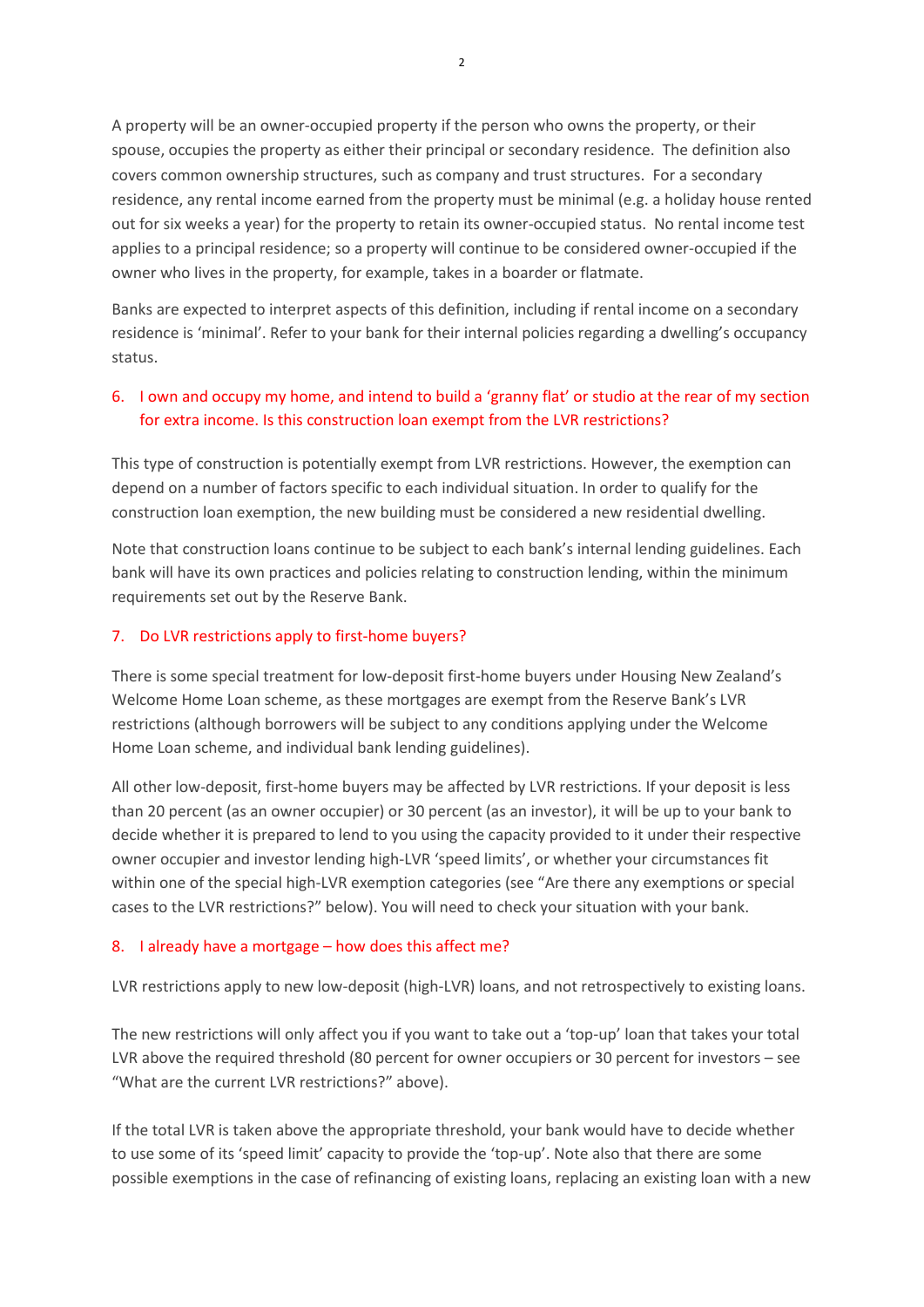loan if the borrower moves house (portability), and bridging loans during the sale and purchase process (see "Are there any exemptions or special cases to the LVR restrictions?" below).

The Reserve Bank considers that repaying part of a mortgage (selling one or more of a pool of securities) need not constitute a new commitment as defined by the Reserve Bank, so such activity can be considered outside the scope of LVR restrictions. However, more generally, how the proceeds are split between borrower and bank when a property is sold will depend on the mortgage contract and the policies of the bank you've borrowed from.

If you're planning to alter your loan, please check with your bank for details about how your existing mortgage(s) could be affected by LVR restrictions.

# 9. My partner and I own our house and a rental, both are heavily mortgaged. In the event of a market crash, what would happen if the value of both our properties suddenly drops to say less than 20 percent equity? Would we be in breach of the LVR policy and what could our bank make us do?

The LVR restrictions apply only to new bank loans. If you were to change banks or ask for a top up or other loan term change, then it is possible that the LVR restrictions might apply to you at the time you seek the new loan or change the loan – but not otherwise.

The Reserve Bank cannot say what your bank might, or might not, require you to do regarding your existing loan if there was a sudden market correction. Please ask your bank about their own residential mortgage policies regarding market corrections.

# 10. I am buying a house with my partner so there are two borrowers – how does the LVR work for us?

Joint borrowing doesn't change the LVR – the total loan value and the property value are used to calculate the LVR in the same way as for a single borrower.

# 11. I want to top-up our mortgage to take a holiday not to buy a house. Am I affected by the LVR restriction?

The reason you're borrowing money makes no difference. If a mortgage top-up will take your LVR above the required threshold (80 percent for owner occupiers or 30 percent for investors – see "What are the current LVR restrictions?" above), then the restrictions will apply unless your bank is prepared to provide the top-up by using its capacity provided by the LVR 'speed limit.' You will need to talk to your bank about your own circumstances.

# 12. I want to buy a small business, partly using a housing loan – does the LVR restriction apply to me?

The LVR restriction may apply to you depending on how your bank classifies your loan. If the bank classifies your loan as a residential mortgage loan and you have an LVR above the required threshold, then the restriction will apply in respect of your loan, even if the purpose of the loan is to buy a business. In such a case you will need to talk to your bank to see if it is prepared to lend to you from within its 'speed limit' capacity for that category of residential loan.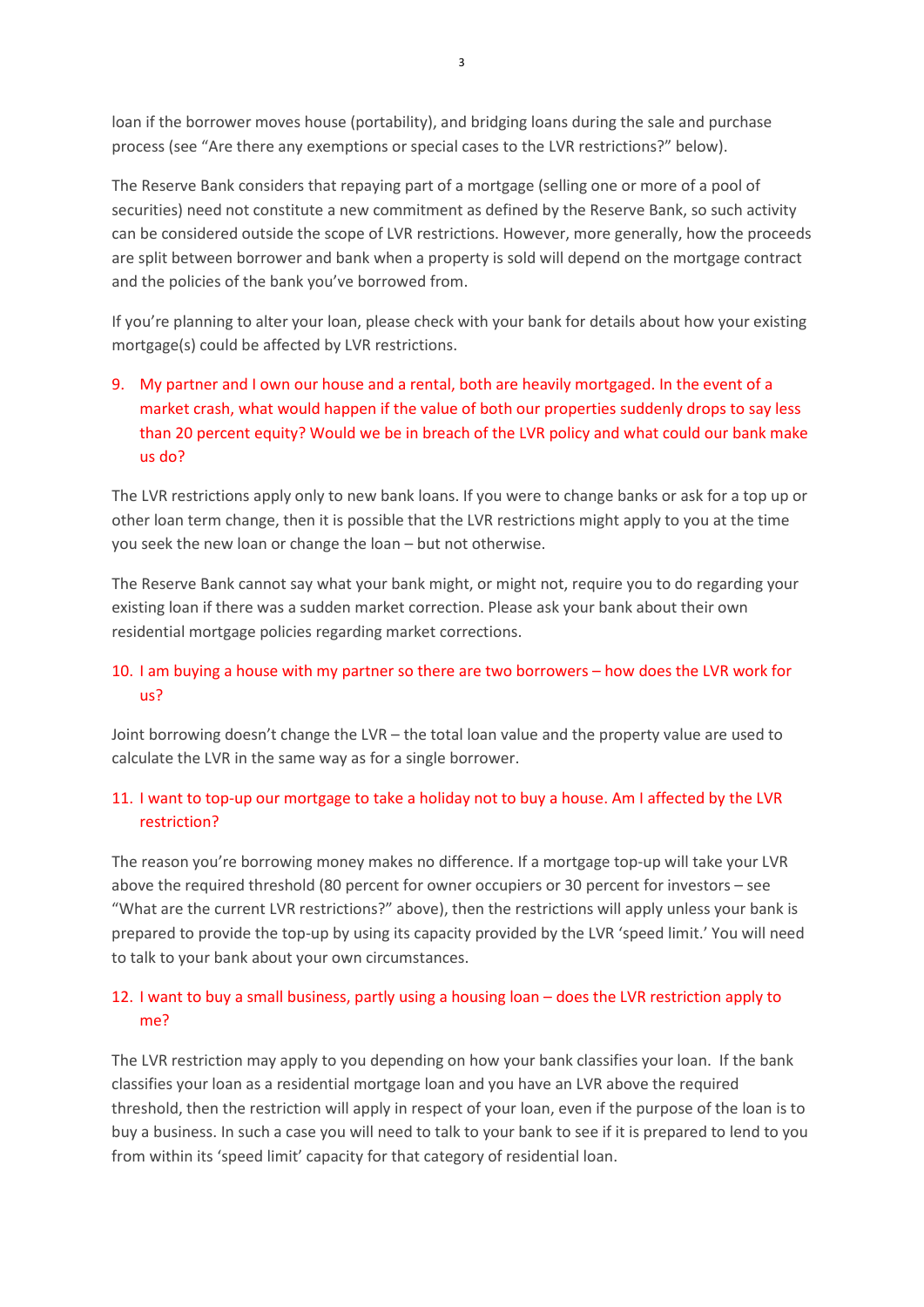#### 13. I want to buy a farm – do the LVR restrictions apply to me?

LVR restrictions apply only to residential mortgages and would not generally be expected to apply when purchasing a farm. However, there might be some exceptions (for example, if you were buying a freehold house with a separate title on a farm). You will need to check with your bank.

#### 14. Are there any exemptions or special cases to the LVR restrictions, e.g. residential construction loans?

Yes, under specific circumstances there are exemptions to LVR restrictions. Where a loan falls under an exemption, the loan is not included in the banks' high LVR 'speed limits'. These exemptions include the following:

*Construction and remediation:* these exemptions support new housing dwelling construction and property remediation.

The *construction exemption* is for lending (including increases of existing loans) to finance the construction of a new house or apartment. The exemption covers:

- (i) construction lending for new residential dwellings that are yet to be built or are currently under construction. This lending can be traditional 'construction lending' where the loan is disbursed in staged payments, or a loan to finance the purchase of a property that will be settled (in one payment) once the build is complete. The exemption can also apply to top-ups to the construction loan arising from construction cost overruns during the build. The exemption does not apply to borrowing for extensions of existing properties or for discretionary expenditure for a newly built home, such as furnishings.
- (ii) newly-built entire dwellings completed less than six months before the mortgage application. The dwelling must be purchased from the original developer (the contract to buy at completion can be agreed while the building is still being constructed).

The *property remediation exemption* is for an increase in value of an existing loan to finance some types of non-routine building repair or remediation work on existing properties (e.g. fixing leaky homes). This exemption supports the restoration or preservation of value for dwellings affected by exceptional events such as fire or natural disaster (not fully funded by insurance), weather-tightness issues, or making a property align with revised building standards (e.g. seismic strengthening or rental home insulation standards). The top-up of a specific residential mortgage must relate to repair or remediation work on a residential dwelling used as security for that loan. It does not cover residential mortgages used to finance renovation activities or to cover deferred maintenance.

*Portability:* these exemptions permit certain refinancing of loans or apply if a borrower shifts house. Banks can allow a person moving their principal place of residence to take a new loan secured over the new property up to the value of an existing loan, known as 'portability' of an existing loan amount. This 'portability' applies even if the borrower is switching banks.

*Bridging:* a short-term bridging loan may be exempt from LVR restrictions. The exemption applies where a borrower is purchasing a new property, which will be their principal residence, before the sale of their current principal residence.